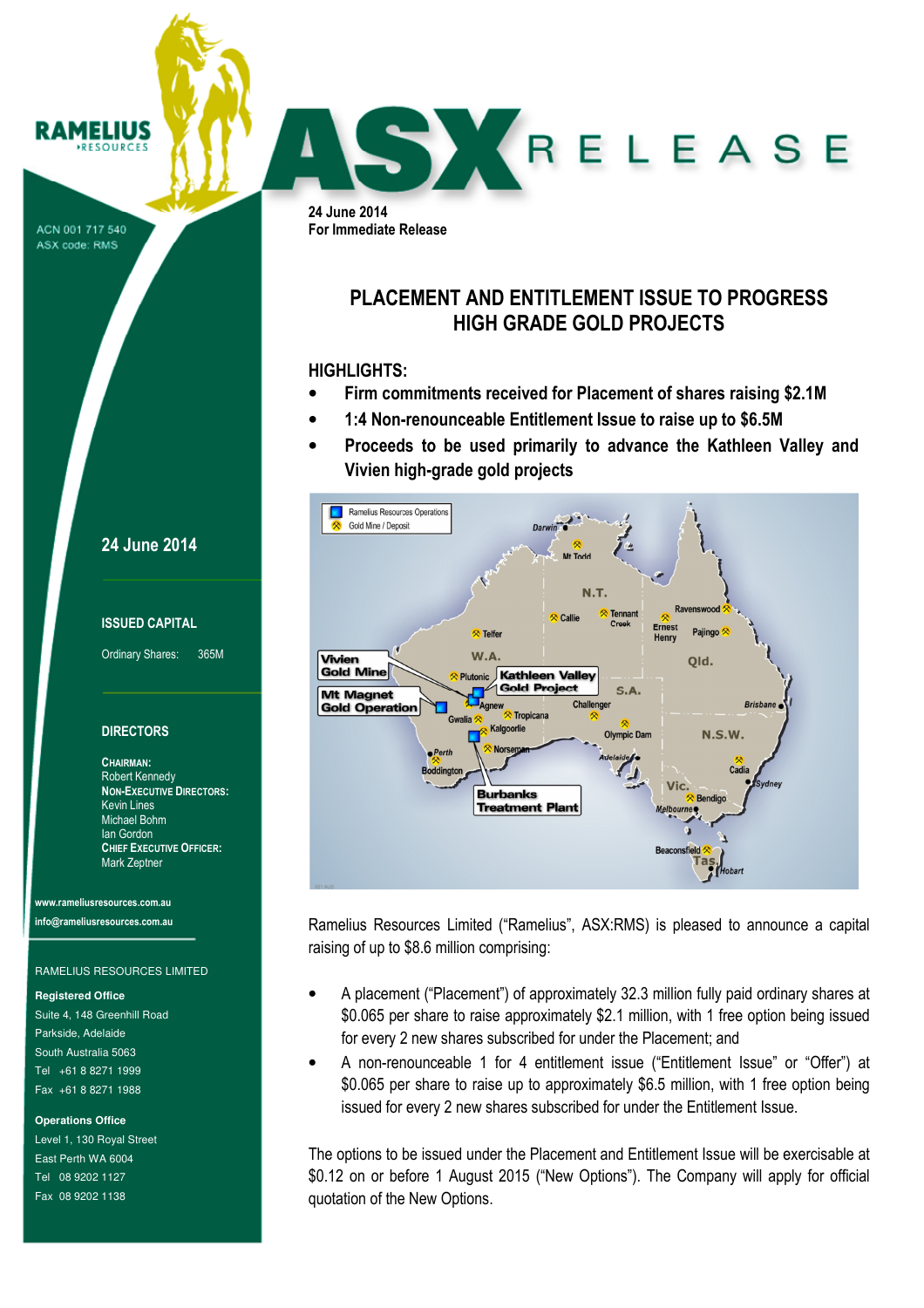# Use of Proceeds

The Company will use the funds raised under the Placement and Entitlement Issue to:

- Fund acquisition costs and progress the high grade Kathleen Valley Gold Project;
- Progress the development of the high grade Vivien Gold Project; and
- Provide working capital to the Company.

# Placement

The placement is being made to sophisticated and professional investors under the Company's existing 15% placement capacity. It is anticipated that the Placement shares will be issued on 2 July 2014. New shares issued under the Placement will rank equally with existing shares in Ramelius. It is expected that the New Options will be issued on the same date as the shares issued under the Entitlement Issue.

# Entitlement Issue

The Entitlement Issue will constitute an offer of approximately 99.5 million new fully paid ordinary shares in the Company on the basis of 1 new share for every 4 existing shares held by eligible shareholders on the Record Date. The offer price will be the same as that offered under the Placement, being \$0.065 per new share, representing a 34% discount to the closing price of the Company's shares on the ASX on 19 June 2014. New shares issued under the Entitlement Issue will rank equally with all existing fully paid ordinary shares in the Company.

Subscribers to the Entitlement Issue will also receive 1 free option for every 2 new shares subscribed for, exercisable at \$0.12 on or before 1 August 2015.

The Company has decided that it is unreasonable to make the Offer to shareholders who have a registered address in a country outside of Australia or New Zealand having regard to the number of shareholders in such places, the number and value of the new shares that would be offered and the substantial costs of complying with the legal and regulatory requirements in those jurisdictions. Shareholders with an address in Australia or New Zealand on the Company's register at the close of business on 8 July 2014 will be eligible to participate in the Entitlement Issue ("Eligible Shareholders").

The Directors reserve the right to place any shortfall at their discretion within three months after the close of the Offer. Eligible Shareholders' entitlements pursuant to the Entitlement Issue are non-renounceable and accordingly, they may:

- take up their rights in full or in part;
- do nothing; in which case their rights will lapse; or
- take up their rights in full and apply for additional new shares.

Full details of the Entitlement Issue will be set out in the Prospectus which will be lodged by the Company with ASIC and ASX on 2 July 2014.

## **Timetable**

The proposed timetable for the Entitlement Issue is as follows:

| <b>EVENT</b>                                               | <b>DATE</b>   |
|------------------------------------------------------------|---------------|
| Prospectus lodged with ASIC and ASX                        | 2 July 2014   |
| "Ex" Date                                                  | 4 July 2014   |
| <b>Record Date</b>                                         | 8 July 2014   |
| Dispatch of Prospectus, and Entitlement & Acceptance Forms | 11 July 2014  |
| to Shareholders, Entitlement Issue opens                   |               |
| <b>Closing Date</b>                                        | 25 July 2014  |
| Securities Quoted on a Deferred Settlement Basis           | 28 July 2014  |
| ASX Notified of any Under Subscriptions                    | 30 July 2014  |
| <b>Issue Date</b>                                          | 1 August 2014 |
| New shares and Options commence trading on ASX             | 4 August 2014 |